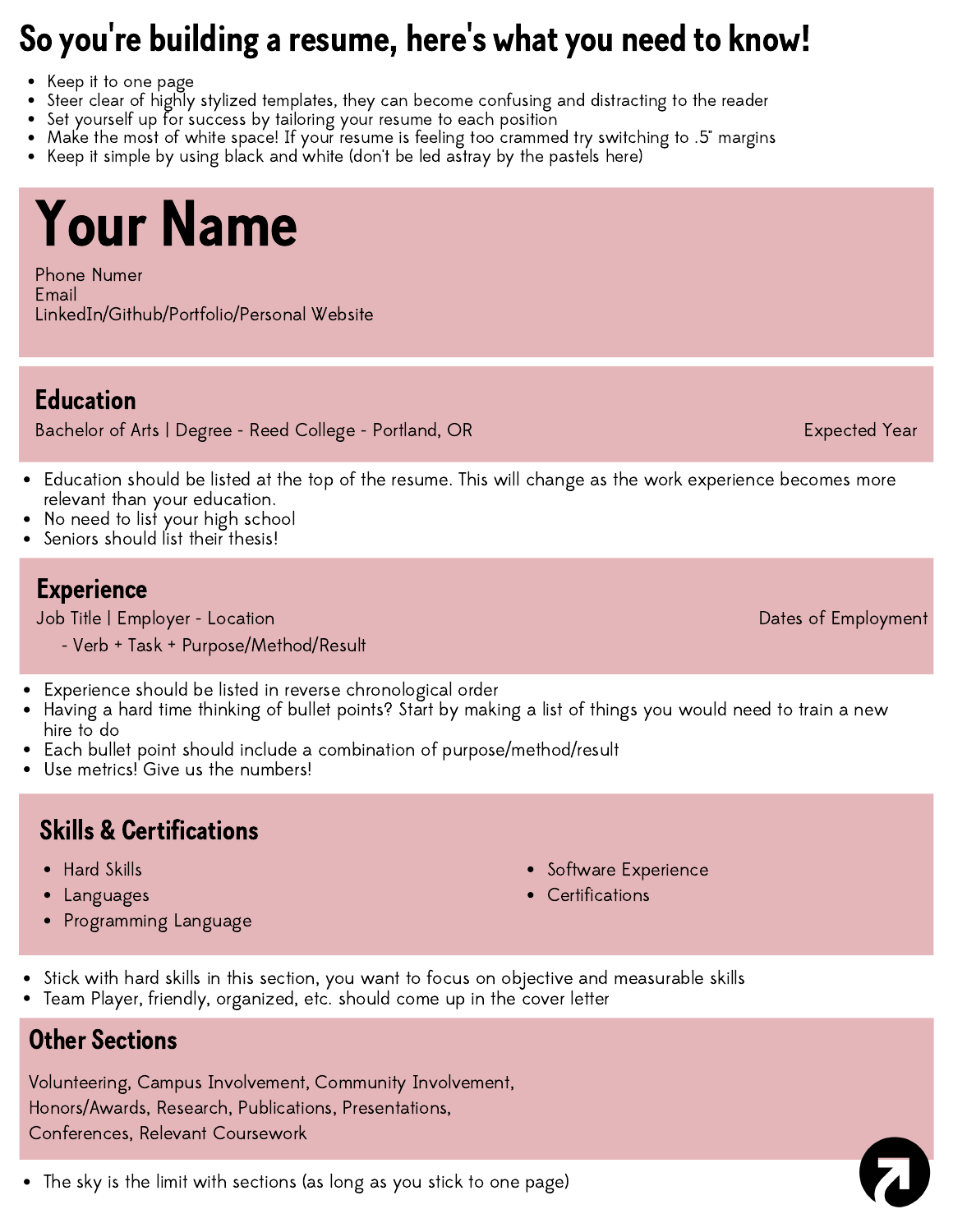## Resume Building Toolkit



### Brainstorm Experiences

The first step in building an effective resume is to pull out all of your previous experience:

| WORK EXPERIENCE       | <b>VOLUNTEER EXPERIENCE</b>           |
|-----------------------|---------------------------------------|
|                       |                                       |
| ORGANIZATIONS & CLUBS | OTHER (RESEARCH, COURSES, LEADERSHIP) |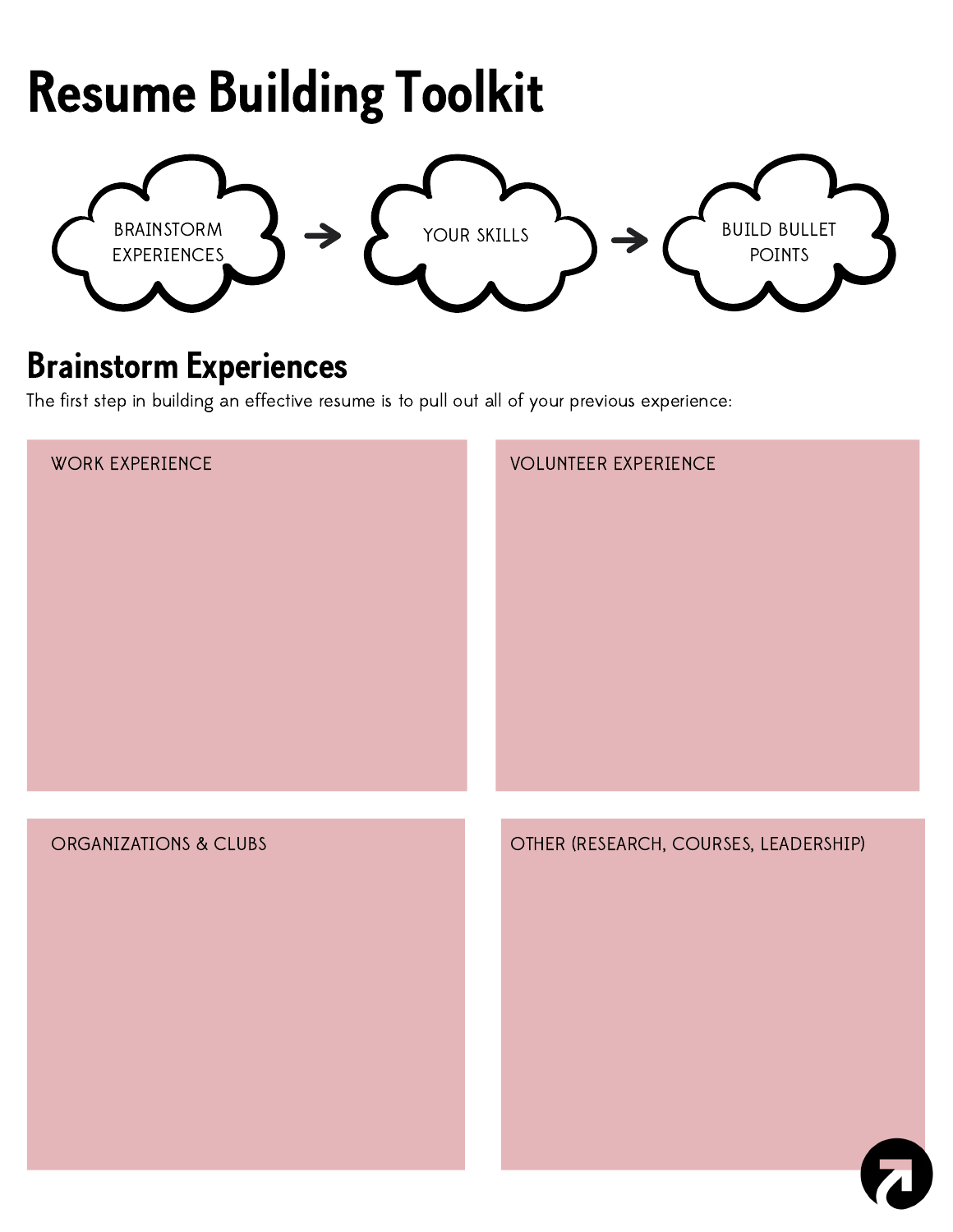## Your Skills

Now that you've outline your experience, it's time to think about all of the skills you've learned along the way.

### Directions:

- Pick an experience 1.
- List out all of the tasks. Having a hard time? Think about what you would need to train a new employee 2. taking over your role
- 3. Think about what skills it takes to complete the task

### Your Experience:

The Tasks: The Skills:

7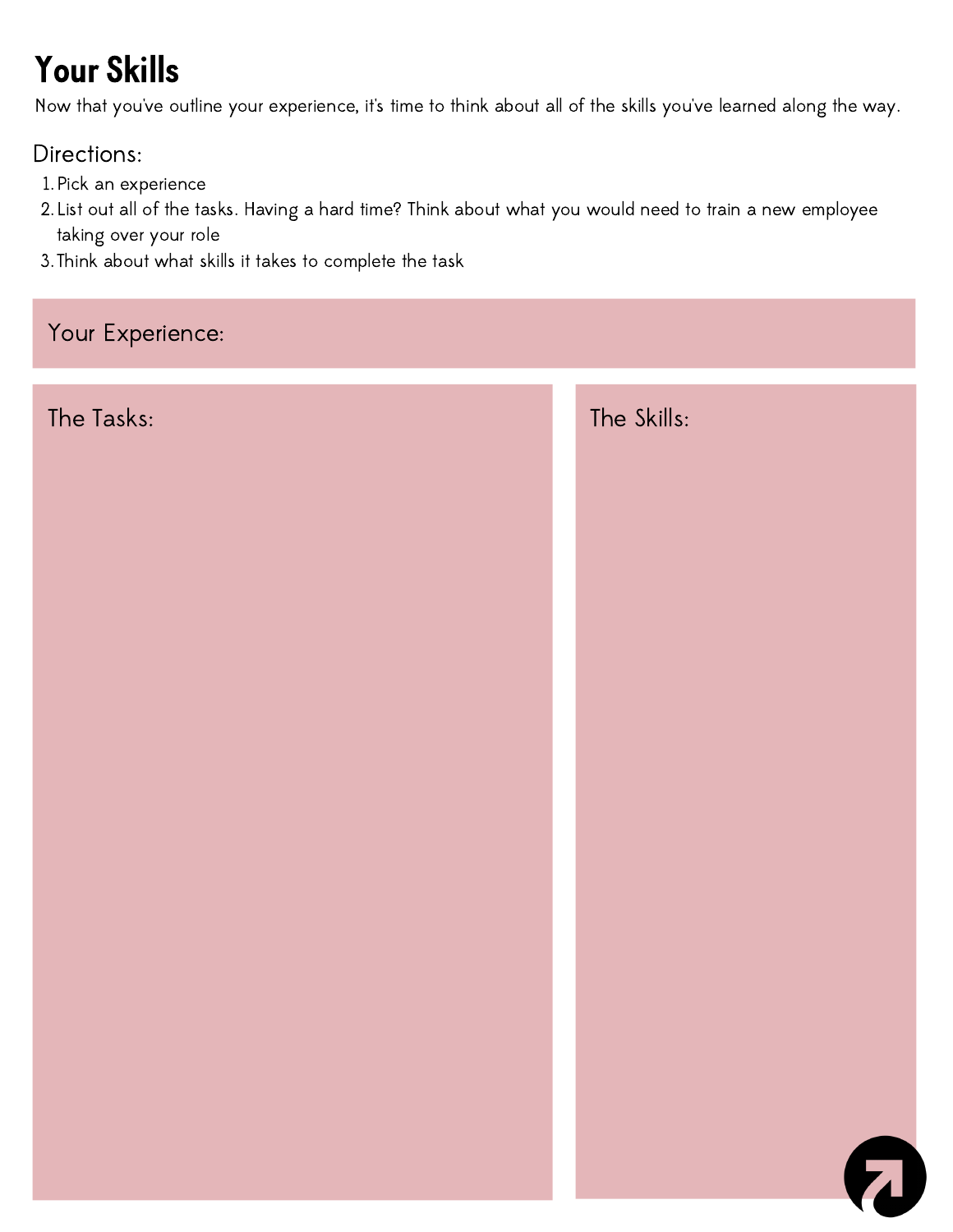### The Bullet Points

Crafting a strong bullet point will take you from a resume that talks about tasks to a resume that tells a story of who you are as a professional

### THE PERFECT BULLET POINT = VERB  $+$  TASK  $+$  PURPOSE/METHOD/RESULT

Verb: Start with a strong a verb, a power verb if you will (Check the following page for ideas!) Task: What did you do? Purpose: Why did you do it? Method: How did you do it? Result: What happened because you did it?

| Verb + Task:         |  |
|----------------------|--|
| Purpose:             |  |
| Method:              |  |
| Result:              |  |
| <b>Bullet Point:</b> |  |
| Verb + Task:         |  |
| Purpose:             |  |
| Method:              |  |
| Result:              |  |
| <b>Bullet Point:</b> |  |
|                      |  |